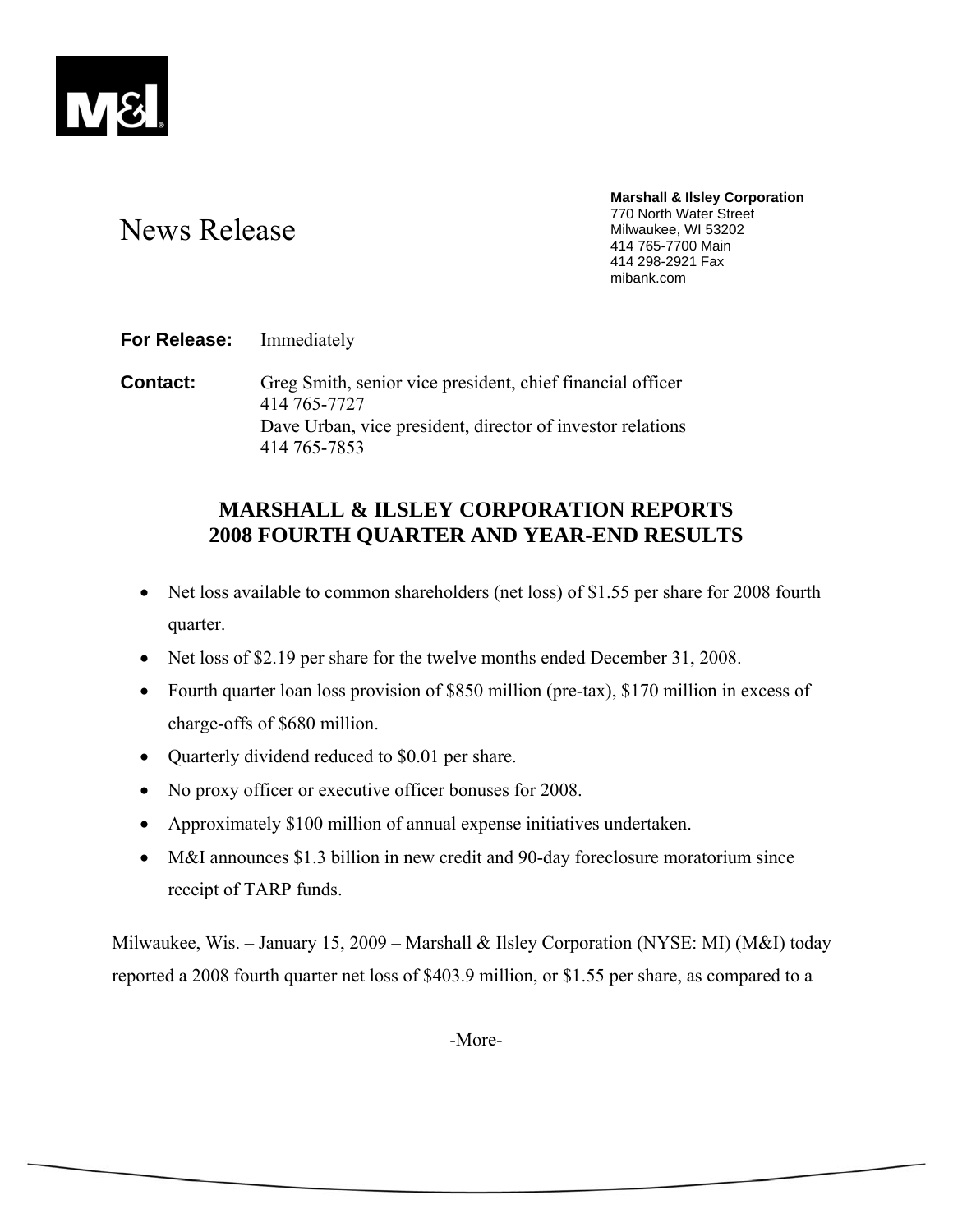## M&I – add one

loss from continuing operations of \$24.5 million, or \$0.09 per share, in the fourth quarter of 2007. The Corporation also reported a net loss of \$568.3 million, or \$2.19 per share, as compared to income from continuing operations of \$496.9 million, or \$1.87 per share, for the twelve months ended December 31, 2008 and 2007, respectively.

*"Our fourth quarter and year-end results reflect the extent to which the current recession has had an impact on our economy," said Mark Furlong, president and CEO, Marshall & Ilsley Corporation. "Although these are disappointing results, our excess capital and strong levels of reserves will keep us ahead of the industry's challenges."* 

## **2008 Fourth Quarter Key Performance Highlights**

- On an acquisition-adjusted basis, average loans and leases increased 7 percent over the fourth quarter of 2007.
- Net interest margin rose 12 basis points on a linked quarter basis and was up 5 basis points from the fourth quarter of 2007.
- Net interest income increased 10 percent compared to the same period last year.
- Adjusted efficiency ratio was 49.7 percent, an improvement of 2.8 percentage points from the same period last year.
- Tangible equity ratio was 8.9 percent at December 31, 2008.

## **Loan and Core Deposit Growth**

M&I's average loans and leases totaled \$50.2 billion for the fourth quarter of 2008, reflecting an acquisition-adjusted increase of \$3.2 billion or 7 percent compared to the fourth quarter of 2007.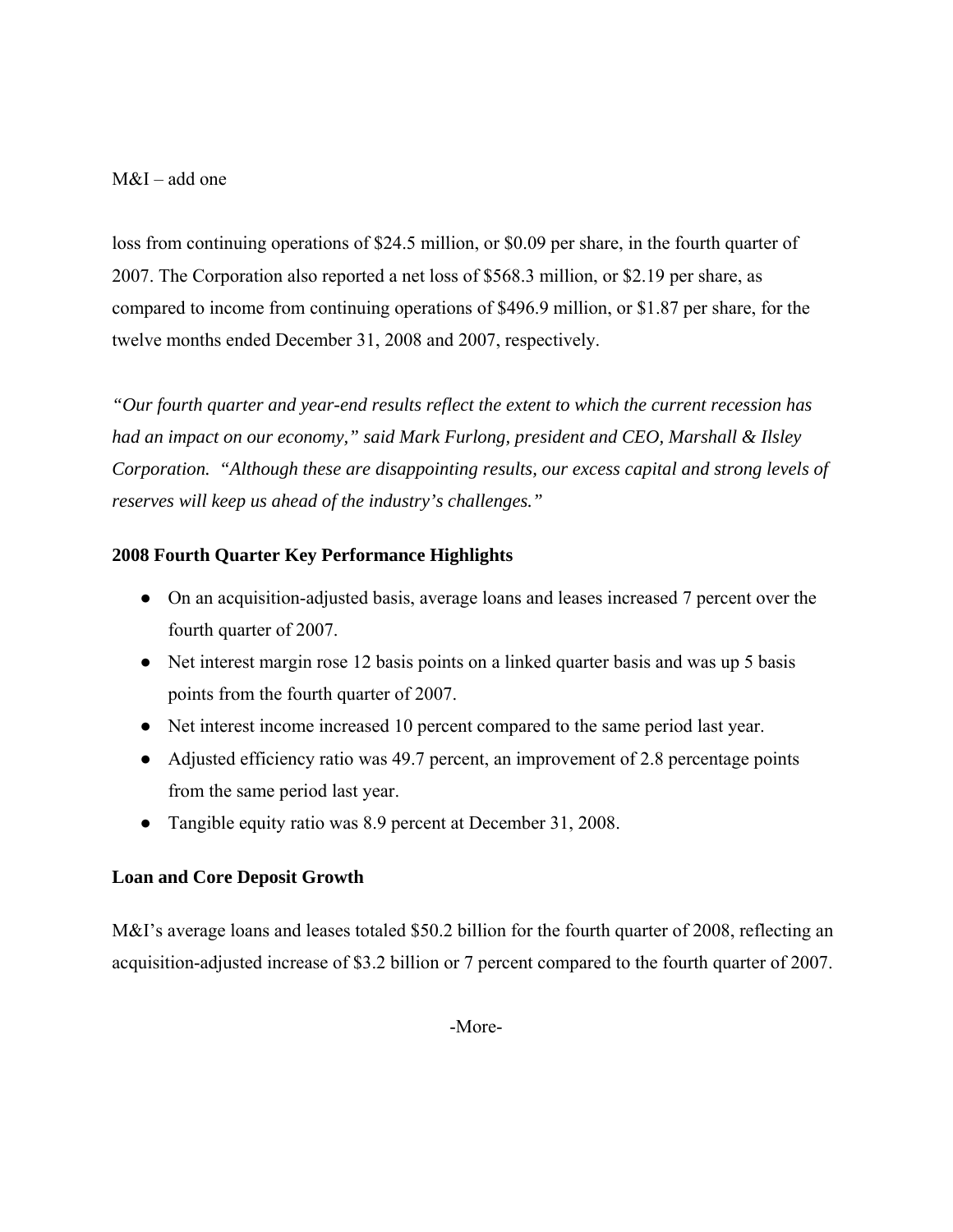M&I – add two

The Corporation's average bank-issued deposits totaled \$28.3 billion for the fourth quarter of 2008, an acquisition-adjusted decline of \$1.1 billion or 4 percent versus the fourth quarter of 2007. This drop reflected M&I's continued pricing discipline in highly competitive markets.

#### **Net Interest Income**

The Corporation's net interest income (FTE) was \$469.0 million for the fourth quarter of 2008 up \$43.1 million or 10 percent compared to the fourth quarter of 2007. The net interest margin was 3.18 percent, up 12 basis points on a linked quarter basis, and up 5 basis points from the same period last year. For the twelve months ended December 31, 2008, M&I's net interest income (FTE) was \$1,808.6 million, increasing \$164.2 million or 10 percent versus the twelve months ended December 31, 2007.

#### **Asset Quality**

M&I's construction and development portfolio continued to experience deterioration in the estimated collateral values and repayment abilities of some of the Corporation's customers, particularly among small and mid-sized local residential developers. M&I's provision for loan and lease losses was \$850 million in the fourth quarter of 2008. Net charge-offs for the period were \$680 million. At December 31, 2008 and 2007, the allowance for loan and lease losses was 2.41 percent and 1.07 percent, respectively, of total loans and leases. Non-performing loans and leases were 3.62 percent of total loans and leases at December 31, 2008, compared to 2.00 percent at December 31, 2007.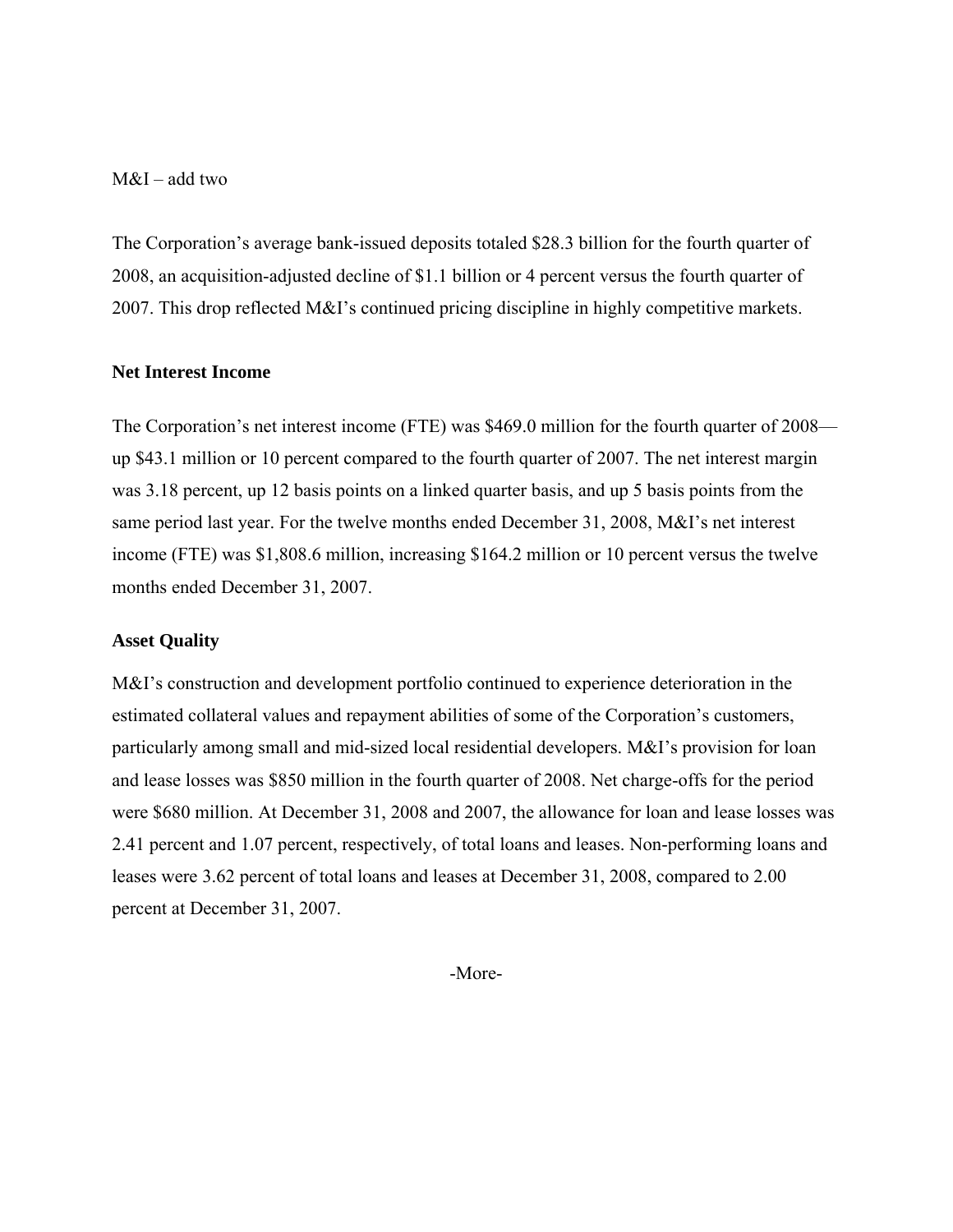M&I – add three

Renegotiated loans were \$270.3 million in the fourth quarter of 2008—up \$180.8 million from the prior quarter. M&I's homeowner assistance program, which included a 90-day foreclosure moratorium on all owner-occupied residential loans, contributed to the higher level of renegotiated loans.

#### **Non-Interest Income**

The Corporation's non-interest income was \$166.1 million for the fourth quarter of 2008, a decrease of \$37.6 million or 18 percent from the fourth quarter of 2007. Wealth Management total revenue was \$64.2 million for the current quarter, falling \$5.9 million or 8 percent over the fourth quarter of 2007. The primary drivers of the decline were overall equity market declines and the shifting of higher fee assets into cash equivalents. Assets under Management and Assets under Administration were \$30.4 billion and \$104.4 billion, respectively, at December 31, 2008, compared to \$25.7 billion and \$105.7 billion, respectively, at December 31, 2007. The Corporation's service charges on deposits were \$35.9 million for the fourth quarter of 2008, an increase of \$3.9 million or 12 percent from the same period last year. For the twelve months ended December 31, 2008, M&I's non-interest income was \$748.1 million, increasing \$19.0 million or 3 percent versus the twelve months ended December 31, 2007.

#### **Non-Interest Expense**

M&I's non-interest expense was \$402.8 million for the fourth quarter of 2008, a decrease of \$43.3 million from the fourth quarter of 2007. After adjusting for certain non-recurring items that include a severance accrual related to the Corporation's expense initiatives, certain credit-related expenses, and other market disruption-related expenses, M&I's efficiency ratio was 49.7 percent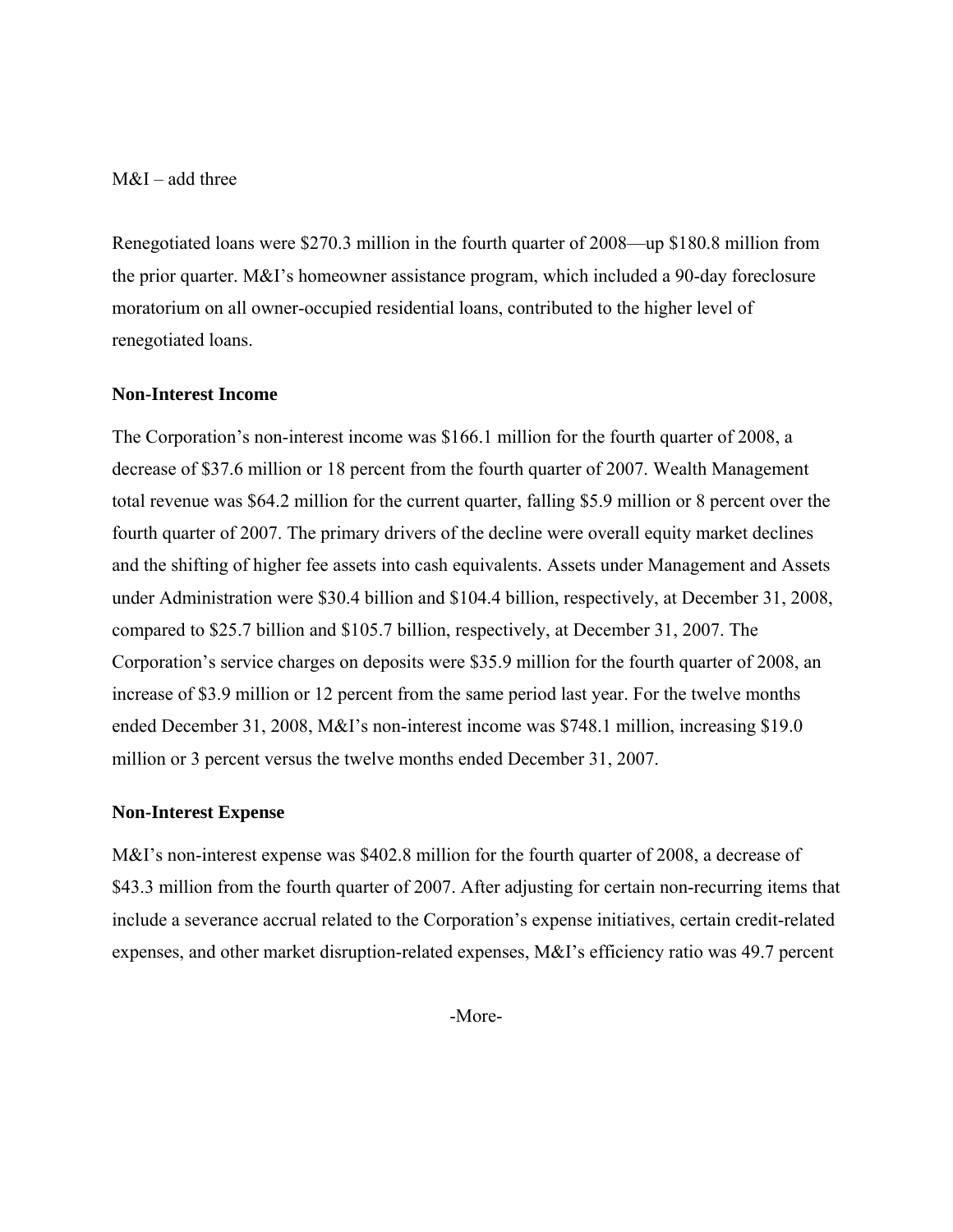M&I – add four

in the current quarter—an improvement of 2.8 percentage points from the same period last year. For the twelve months ended December 31, 2008, M&I's non-interest expense was \$1,459.0 million, increasing \$144.1 million or 11 percent versus the twelve months ended December 31, 2007.

## **Balance Sheet and Capital Management**

The Corporation's consolidated assets and total shareholders' equity were \$63.8 billion and \$7.7 billion, respectively, at December 31, 2008, compared to \$59.8 billion and \$7.0 billion, respectively, at December 31, 2007. There were 265.3 million common shares outstanding at December 31, 2008, compared to 263.5 million outstanding at December 31, 2007. M&I has a Stock Repurchase Program authorization under which up to 12 million shares of the Corporation's common stock can be repurchased annually. In the fourth quarter of 2008, M&I did not repurchase any shares. The Corporation's tangible equity ratio was 8.9 percent at December 31, 2008.

#### **Recent Events**

The Corporation has announced the following actions to strengthen its balance sheet in light of the nation's rapid decline into recession and the lack of clarity surrounding the future of the economy.

## **Dividend Reduction**

Marshall & Ilsley Corporation announced that the quarterly cash dividend has been reduced to \$0.01 per share. The next regular dividend declaration date is in February 2009.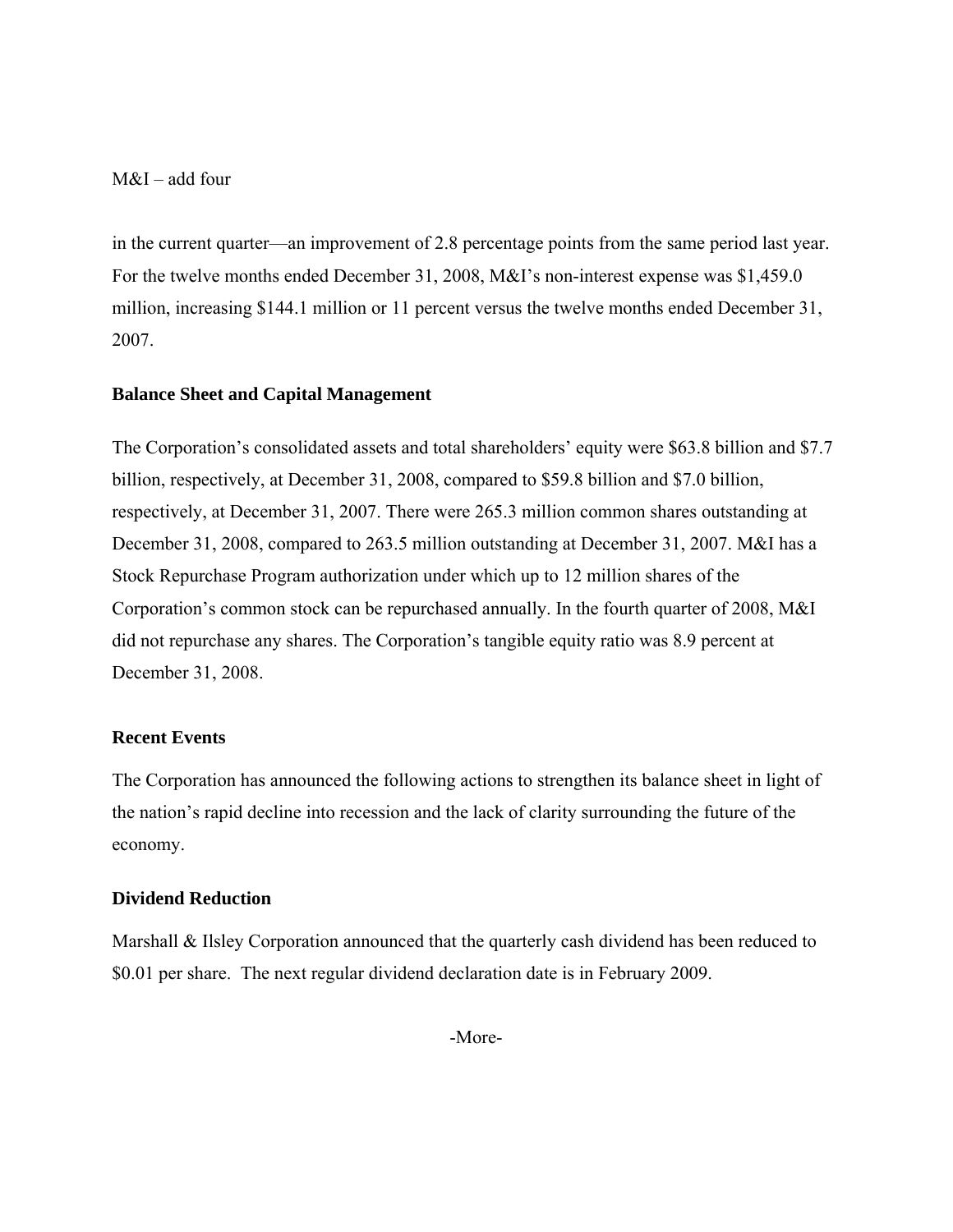$M&I$  – add five

## **Expense Initiatives**

M&I also announced the following expense initiatives:

## Executive/Board Compensation

- Proxy officers and all other executive officers will receive no bonuses for 2008.
- Total 2008 annual cash compensation for proxy officers as a group will decline approximately 26 percent from 2007, and a total of 56 percent for the two-year period since 2006.
- Proxy officer and all executive officer salaries will be frozen in 2009 and a broad salary freeze has been instituted for other senior officers.
- The Board of Directors has reduced the annual cash retainer for directors by 25 percent.
- The Corporation has also decreased awards and benefits under a variety of other programs for employees.

## Reduction in Force

- The Corporation will eliminate approximately 830 positions, or 8 percent of its workforce.
- The reductions include positions already eliminated in 2008, the elimination of open positions, staff reductions, and attrition.
- Approximately 80 percent of the staff reductions are complete. The remaining 20 percent are related to operational efficiencies and are expected to be achieved by year-end 2009.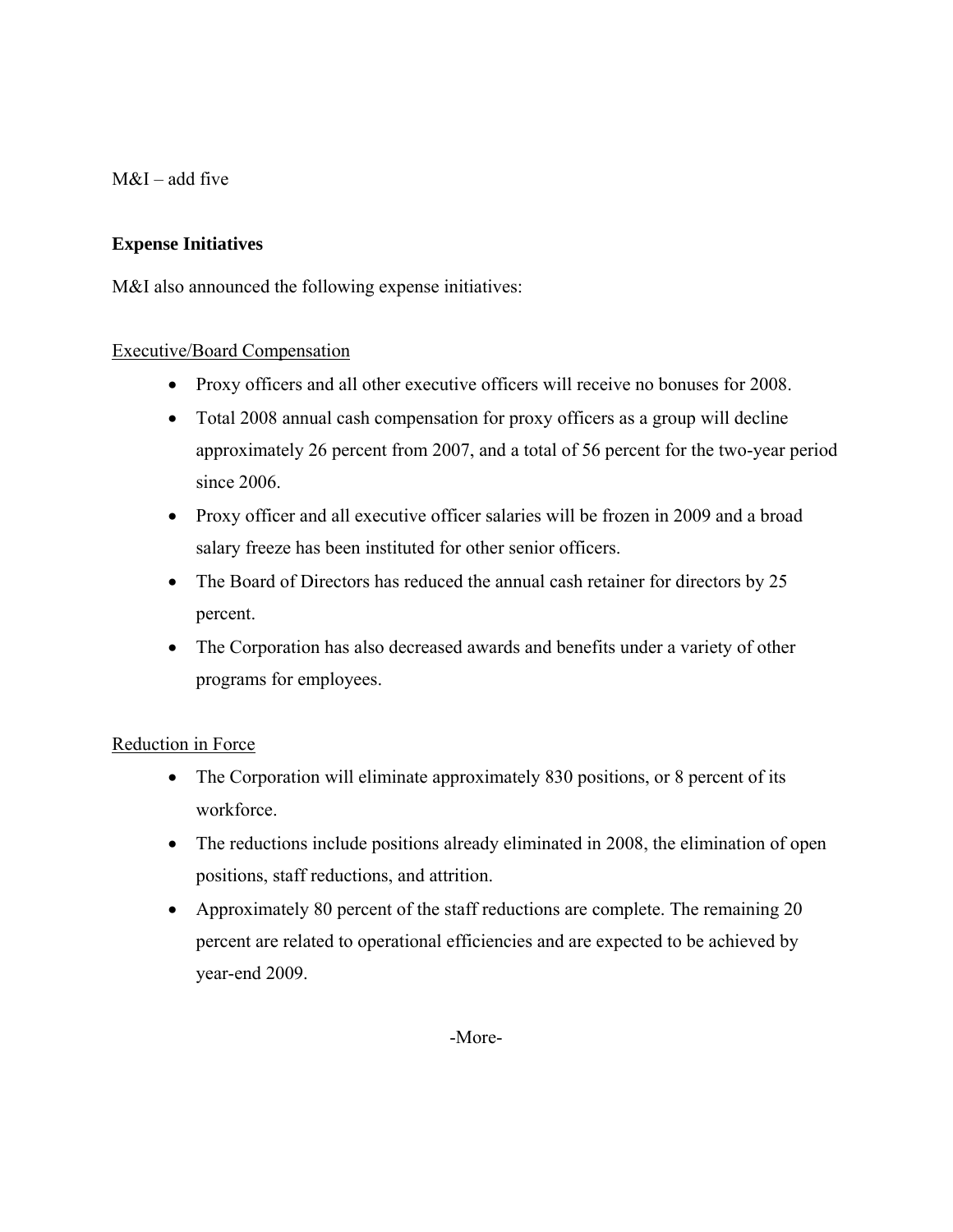## $M&I$  – add six

• The Corporation recorded a pre-tax charge of approximately \$9 million in the fourth quarter of 2008 in connection with the costs related to the reduction in force.

## Other Expenses

• The Corporation is also cutting other expenses, which aggregate on an annualized, pre-tax basis approximately \$30 million.

The expense initiatives outlined above are expected to reduce the Corporation's expenses on an annualized, pre-tax basis by approximately \$100 million, or \$0.23 per share after-tax.

*"We believe the dividend reduction, the aggressive steps to address credit quality, and the expense initiatives will allow us to maintain a strong capital base as we move through what is looking to be the most severe economic downturn since the Great Depression," continued Furlong. "The dividend and staff reductions are particularly painful and difficult decisions to make. However, these actions will help us maintain a strong capital base, which combined with a high level of reserves for loan losses, is essential for M&I to serve its customers, shareholders, employees, and communities. We expect that in the long run the difficult decisions we are announcing today will lay the foundation for a strong and profitable future for M&I."* 

## **TARP Funds**

On November 14, 2008, M&I issued 1.715 million shares of its preferred stock to the U.S. Treasury in return for \$1.715 billion in cash pursuant to the Treasury's Capital Purchase Program. This program is designed to infuse capital into the nation's healthiest and strongest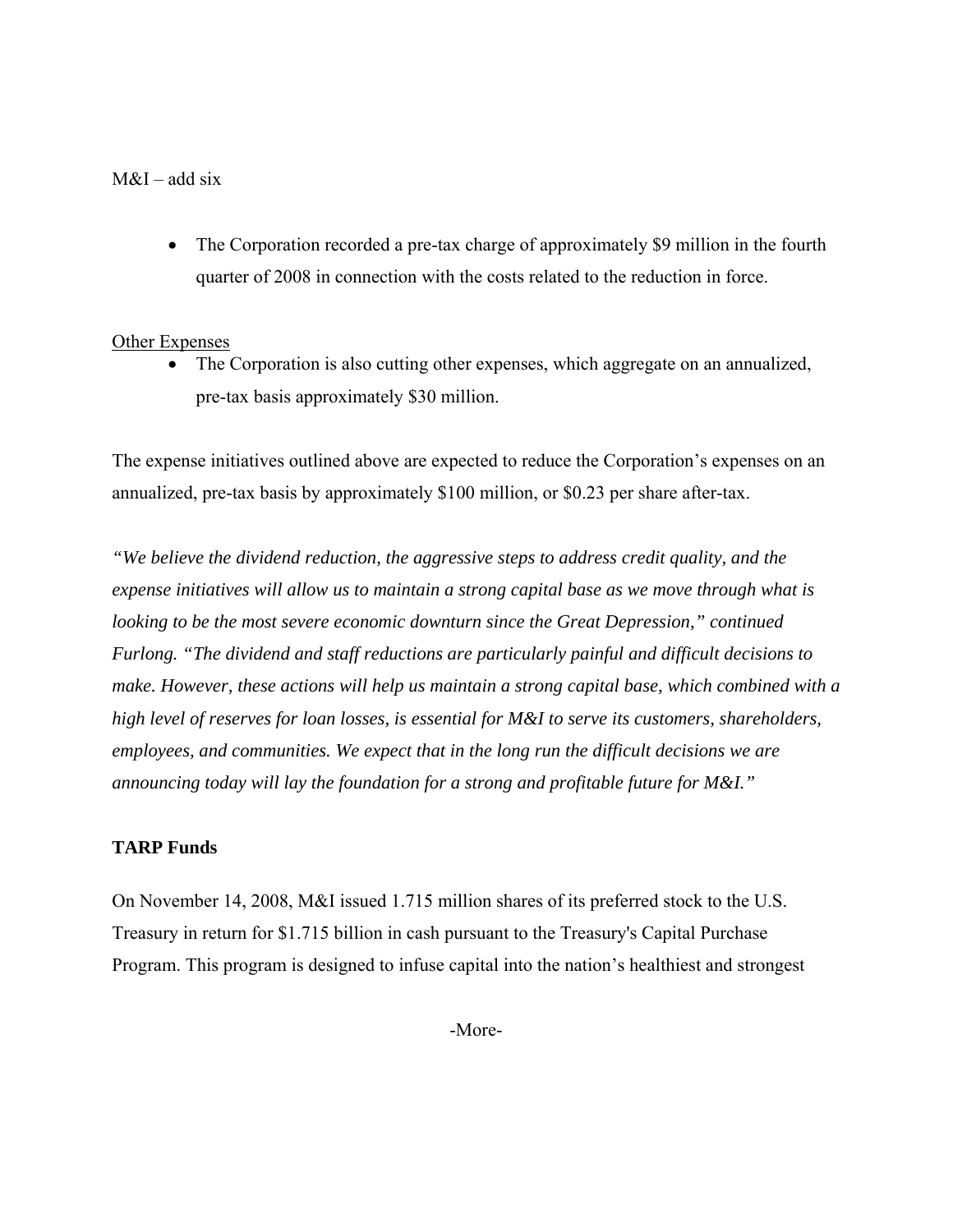## M&I – add seven

banks. Since this infusion of capital, M&I has extended approximately \$1.3 billion of new credit to new and existing customers throughout the communities it serves. The "new credit" amount includes new and expanded extensions of credit (or commitments to extend credit) as well as renewals of existing credit where a new promissory note was executed.

In addition, the TARP funds allowed the Corporation to announce on December 18, 2008 a system-wide foreclosure abatement program designed to keep families in their homes, including a 90-day foreclosure moratorium on all owner-occupied residential loans. The cost of this program has not been determined.

## **Conference Call**

Marshall & Ilsley Corporation will hold a conference call at 11:00 a.m. (Central Standard Time) Thursday, January 15, regarding fourth quarter results. For those interested in listening, please call 1-888-711-1825 and ask for M&I's quarterly results conference call. If you are unable to join us at this time, a replay of the call will be available beginning at 2:30 p.m. on January 15 and will run through 5:00 p.m. January 22, by calling 1-800-642-1687 and entering pass code 777 40 229.

Supplemental financial information referenced in the conference call can be found at www.micorp.com, Investor Relations, after 8:00 a.m. on January 15.

###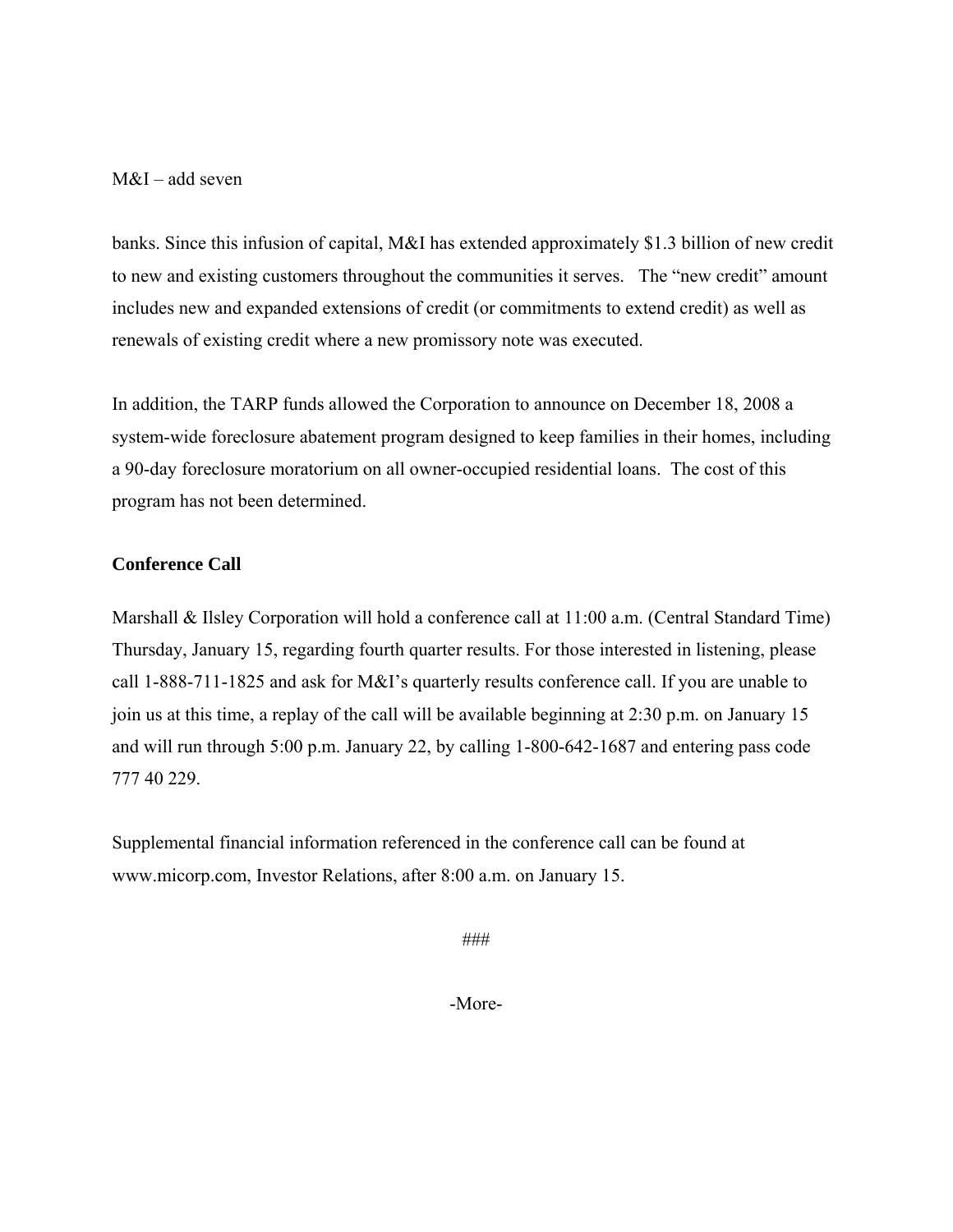### $M&I$  – add eight

#### **About Marshall & Ilsley Corporation**

Marshall & Ilsley Corporation (NYSE: MI) is a diversified financial services corporation headquartered in Milwaukee, Wis., with \$63.8 billion in assets. Founded in 1847, M&I Marshall & Ilsley Bank is the largest Wisconsin-based bank, with 193 offices throughout the state. In addition, M&I has 53 locations throughout Arizona; 32 offices in Indianapolis and nearby communities; 34 offices along Florida's west coast and in central Florida; 15 offices in Kansas City and nearby communities; 25 offices in metropolitan Minneapolis/St. Paul, and one in Duluth, Minn.; and one office in Las Vegas, Nev. M&I's Southwest Bank subsidiary has 17 offices in the greater St. Louis area. M&I also provides trust and investment management, equipment leasing, mortgage banking, asset-based lending, financial planning, investments, and insurance services from offices throughout the country and on the Internet (www.mibank.com or www.micorp.com). M&I's customer-based approach, internal growth, and strategic acquisitions have made M&I a nationally recognized leader in the financial services industry.

#### **Forward-Looking Statements**

This press release contains forward-looking statements within the meaning of the safe harbor provisions of the Private Securities Litigation Reform Act of 1995. Such forward-looking statements include, without limitation, statements regarding expected financial and operating activities and results that are preceded by, followed by, or that include words such as "may," "expects," "anticipates," "estimates" or "believes." Such statements are subject to important factors that could cause M&I's actual results to differ materially from those anticipated by the forward-looking statements. These factors include: (i) M&I's exposure to the volatile commercial and residential real estate markets, which could result in increased charge-offs and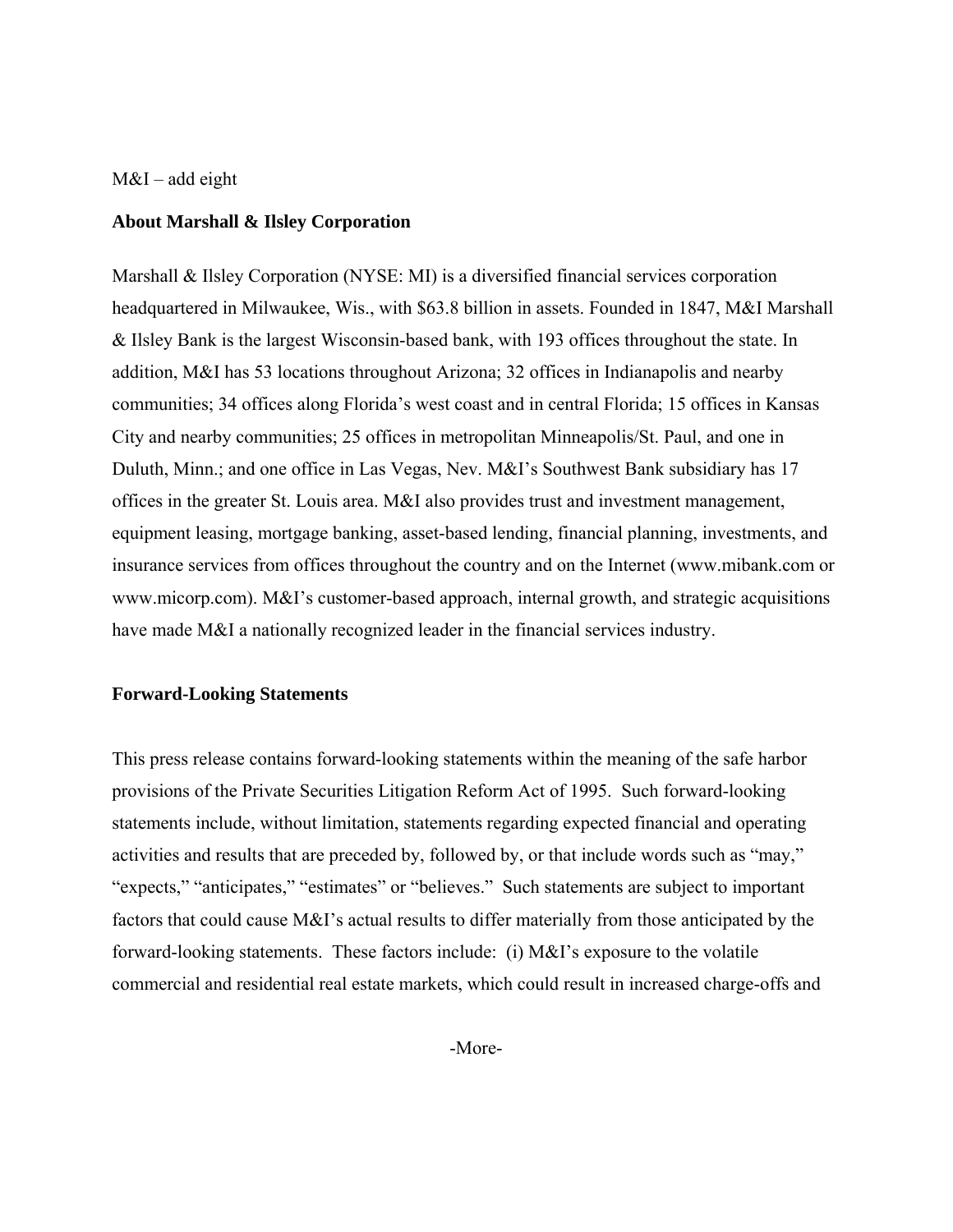#### $M&I$  – add nine

increases in M&I's allowance for loan and lease losses to compensate for potential losses in its real estate loan portfolio, (ii) adverse changes in the financial performance and/or condition of M&I's borrowers, which could impact repayment of such borrowers' outstanding loans, (iii) M&I's ability to maintain required levels of capital, (iv) fluctuation of M&I's stock price, and (v) those factors referenced in Part II, Item 1A. Risk Factors in M&I's quarterly report on Form 10-Q for the quarter ended September 30, 2008, and as may be described from time to time in M&I's subsequent SEC filings, which factors are incorporated herein by reference. Readers are cautioned not to place undue reliance on these forward-looking statements, which reflect only M&I's belief as of the date of this press release. Except as required by federal securities law, M&I undertakes no obligation to update these forward-looking statements or reflect events or circumstances after the date of this press release.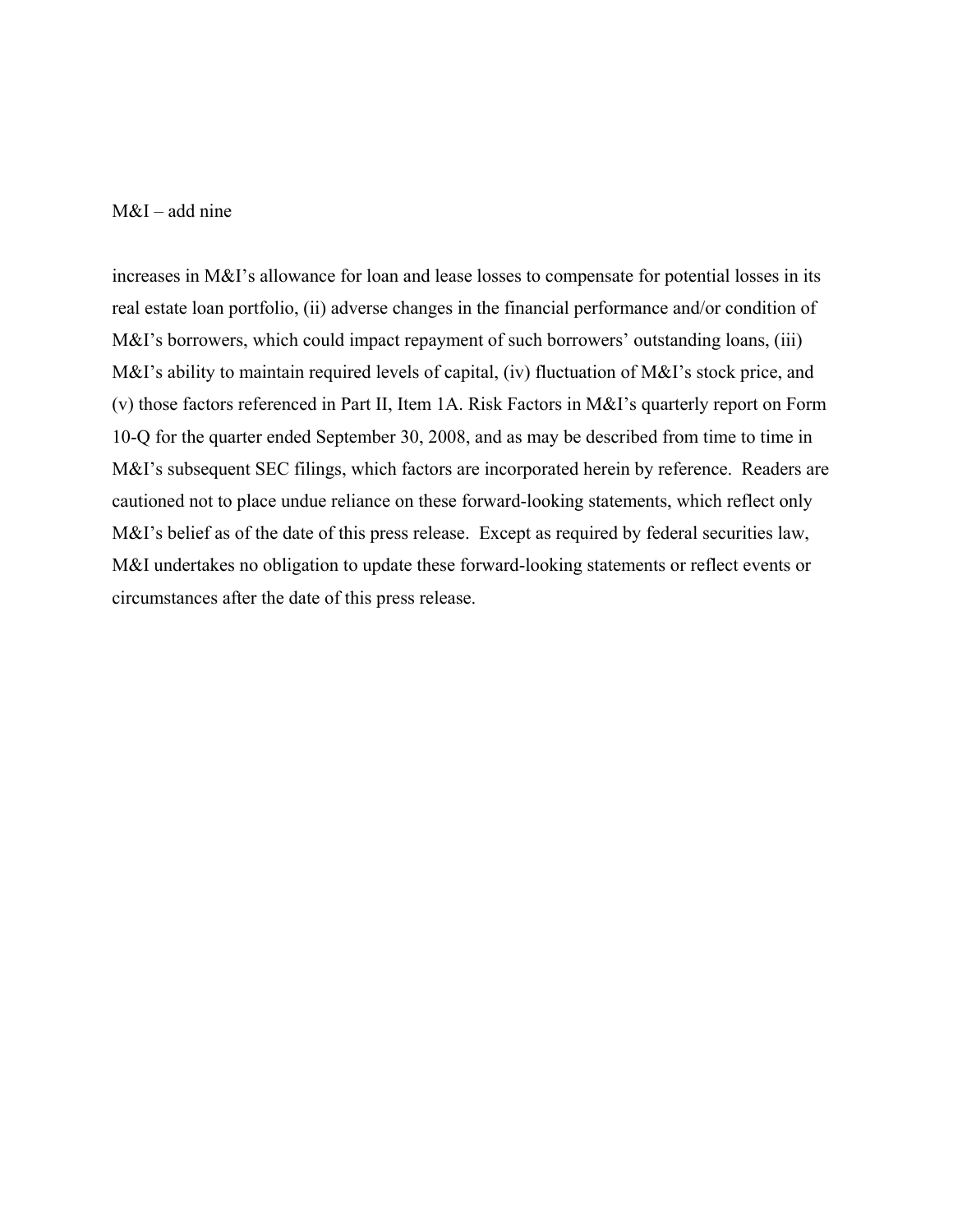#### **Marshall & Ilsley Corporation**

Financial Information

(unaudited)

|                                                                      | Three Months Ended December 31,<br>2008<br>2007 |                  | Percent<br>Change | Twelve Months Ended December 31,<br>2008 | Percent<br>Change |              |
|----------------------------------------------------------------------|-------------------------------------------------|------------------|-------------------|------------------------------------------|-------------------|--------------|
| PER COMMON SHARE DATA                                                |                                                 |                  |                   |                                          | 2007              |              |
| Diluted:                                                             |                                                 |                  |                   |                                          |                   |              |
| <b>Income (Loss) from Continuing Operations</b>                      | (\$1.55)                                        | (\$0.09)         | n.m. %            | $(\$2.19)$                               | \$1.87<br>4.34    | n.m. %       |
| Net Income (Loss)                                                    | (1.55)                                          | 1.83             | n.m.              | (2.19)                                   |                   | n.m.         |
| Basic:                                                               |                                                 |                  |                   |                                          |                   |              |
| Income (Loss) from Continuing Operations                             | (1.55)                                          | (0.09)           | n.m.              | (2.19)                                   | 1.91              | n.m.         |
| Net Income (Loss)                                                    | (1.55)                                          | 1.86             | n.m.              | (2.19)                                   | 4.42              | n.m.         |
| <b>Dividend Declared per Common Share</b>                            | 0.32                                            | 0.31             | 3.2               | 1.27                                     | 1.20              | 5.8          |
| <b>Book Value per Common Share</b>                                   | 23.19                                           | 26.86            | $-13.7$           | 23.19                                    | 26.86             | $-13.7$      |
| <b>Common Shares Outstanding (millions):</b>                         |                                                 | 269.4            | $-3.1$            | 259.6                                    | 265.5             | $-2.2$       |
| Average - Diluted<br>End of Period                                   | 261.0<br>265.3                                  | 263.5            | 0.7               | 265.3                                    | 263.5             | 0.7          |
|                                                                      |                                                 |                  |                   |                                          |                   |              |
| <b>INCOME STATEMENT (\$millions)</b>                                 |                                                 |                  |                   |                                          |                   |              |
| <b>Net Interest Income (FTE)</b>                                     | \$469.0                                         | \$425.9          | 10.1 %            | \$1,808.6                                | \$1,644.4         | 10.0 %       |
| <b>Provision for Loan and Lease Losses</b>                           | 850.4                                           | 235.1            | 261.8             | 2,037.7                                  | 319.8             | 537.3        |
|                                                                      |                                                 |                  |                   |                                          |                   |              |
| Wealth Management<br>Service Charges on Deposits                     | 64.2<br>35.9                                    | 70.1<br>32.0     | $-8.4$<br>12.3    | 282.2<br>146.2                           | 262.8<br>120.6    | 7.4<br>21.2  |
| Mortgage Banking                                                     | 4.5                                             | 5.4              | $-16.6$           | 26.0                                     | 34.1              | $-23.6$      |
| Net Investment Securities Gains (Losses)                             | (9.9)                                           | 4.9              | $-303.2$          | 17.2                                     | 34.8              | $-50.5$      |
| Other                                                                | 71.4                                            | 91.3             | $-21.8$           | 276.5                                    | 276.8             | $-0.1$       |
| <b>Total Non-Interest Revenues</b>                                   | 166.1                                           | 203.7            | $-18.5$           | 748.1                                    | 729.1             | 2.6          |
| Salaries and Employee Benefits                                       | 178.0                                           | 174.0            | 2.3               | 723.2                                    | 659.9             | 9.6          |
| Net Occupancy and Equipment                                          | 32.8                                            | 28.8             | 13.9              | 126.9                                    | 112.0             | 13.3         |
| <b>Intangible Amortization</b>                                       | 6.4                                             | 5.4              | 16.9              | 24.3                                     | 20.6              | 18.2         |
| Other<br><b>Total Non-Interest Expenses</b>                          | 185.6<br>402.8                                  | 237.9<br>446.1   | $-22.0$<br>$-9.7$ | 584.6<br>1,459.0                         | 522.4<br>1,314.9  | 11.9<br>11.0 |
|                                                                      |                                                 |                  |                   |                                          |                   |              |
| Tax Equivalent Adjustment                                            | 7.0                                             | 7.1              | $-2.1$            | 27.8                                     | 28.2              | $-1.3$       |
| Pre-Tax Income (Loss)<br>Provision (Benefit) for Income Taxes        | (625.1)<br>(233.9)                              | (58.7)<br>(34.2) | n.m.<br>n.m.      | (967.8)<br>(412.2)                       | 710.6<br>213.7    | n.m.<br>n.m. |
| <b>Income (Loss) from Continuing Operations</b>                      | (391.2)                                         | (24.5)           | n.m.              | (555.6)                                  | 496.9             | n.m.         |
|                                                                      |                                                 |                  |                   |                                          |                   |              |
| Discontinued Operations, net of tax:<br>Separation Transaction Costs |                                                 | (18.6)           |                   |                                          | (25.3)            |              |
| Gain on Sale of Metavante                                            |                                                 | 525.6            |                   |                                          | 525.6             |              |
| Metavante Net Income                                                 |                                                 | 11.4             |                   |                                          | 153.7             |              |
| <b>Discontinued Operations, net of tax</b>                           |                                                 | 518.4            |                   | $\overline{a}$                           | 654.0             |              |
| Net Income (Loss)                                                    | $(\$391.2)$                                     | \$493.9          | n.m. %            | (\$555.6)                                | \$1,150.9         | n.m. %       |
| Less: Preferred Dividends                                            | 12.7                                            |                  |                   | 12.7                                     |                   |              |
| Net Income (Loss) Available to Common Shareholders                   | $(\$403.9)$                                     | \$493.9          | n.m. %            | (\$568.3)                                | \$1,150.9         | n.m. %       |
|                                                                      |                                                 |                  |                   |                                          |                   |              |
| <b>KEY RATIOS</b>                                                    |                                                 |                  |                   |                                          |                   |              |
|                                                                      |                                                 |                  |                   |                                          |                   |              |
| Net Interest Margin (FTE) / Avg. Earning Assets                      | 3.18<br>%                                       | 3.13 %           |                   | 3.12 %                                   | 3.14<br>%         |              |
| Interest Spread (FTE)                                                | 2.77                                            | 2.42             |                   | 2.67                                     | 2.47              |              |
| Based on Income from Continuing Operations                           |                                                 |                  |                   |                                          |                   |              |
| <b>Efficiency Ratio</b>                                              | 62.4 %                                          | 71.2 %           |                   | 57.4 %                                   | 56.0 %            |              |
| Return on Assets                                                     | n.m.                                            | n.m.             |                   | n.m.                                     | 0.87              |              |
| Return on Equity                                                     | n.m.                                            | n.m.             |                   | n.m.                                     | 7.44              |              |
| <b>Based on Net Income</b>                                           |                                                 |                  |                   |                                          |                   |              |
| Return on Assets                                                     | n.m.<br>$\frac{9}{6}$                           | 3.30<br>%        |                   | %<br>n.m.                                | 1.98 %            |              |
| Return on Equity                                                     | n.m.                                            | 27.34            |                   | n.m.                                     | 17.23             |              |
|                                                                      |                                                 |                  |                   |                                          |                   |              |
| Equity / Assets (End of Period)                                      | 12.14 %                                         | 11.75 %          |                   | 12.14 %                                  | 11.75 %           |              |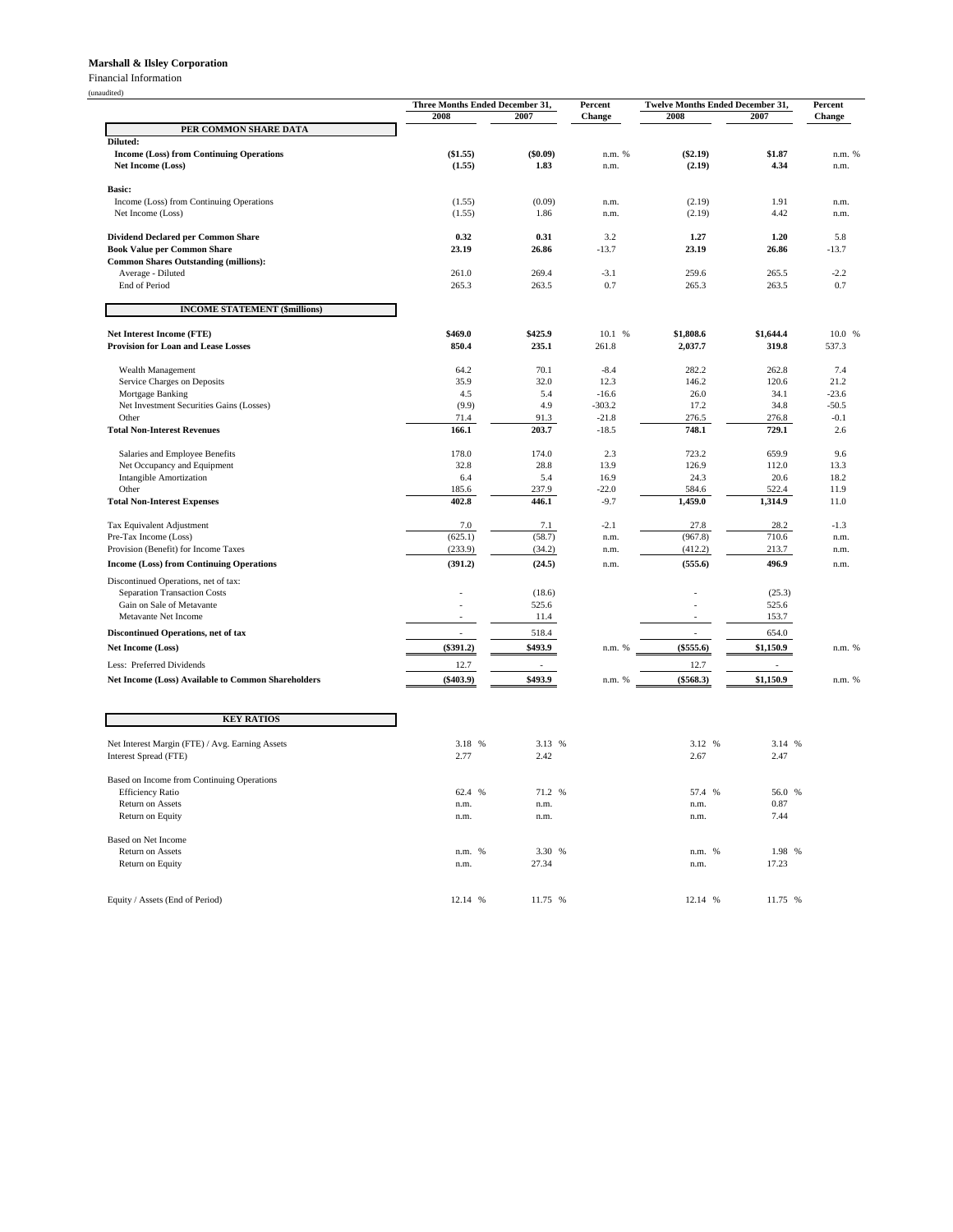#### **Marshall & Ilsley Corporation**

Financial Information

(unaudited)

|                                                            | As of December 31, | <b>Percent</b> |               |
|------------------------------------------------------------|--------------------|----------------|---------------|
|                                                            | 2008               | 2007           | <b>Change</b> |
| <b>ASSETS (\$millions)</b>                                 |                    |                |               |
| Cash & Due From Banks                                      | \$851              | \$1,369        | $-37.8$ %     |
| <b>Trading Securities</b>                                  | 518                | 125            | 316.0         |
| Short - Term Investments                                   | 231                | 462            | $-50.0$       |
| <b>Investment Securities</b>                               | 7.668              | 7.818          | $-1.9$        |
| Loans and Leases:                                          |                    |                |               |
| Commercial Loans & Leases                                  | 15,442             | 14,327         | 7.8           |
| Commercial Real Estate                                     | 17,605             | 16,054         | 9.7           |
| <b>Residential Real Estate</b>                             | 9.714              | 9,745          | $-0.3$        |
| Home Equity Loans & Lines                                  | 5.082              | 4.413          | 15.2          |
| Personal Loans and Leases                                  | 2.142              | 1,757          | 21.9          |
| Total Loans and Leases                                     | 49.985             | 46,296         | 8.0           |
| Reserve for Loan & Lease Losses                            | (1,202)            | (496)          | 142.3         |
| Premises and Equipment, net                                | 565                | 470            | 20.2          |
| Goodwill and Intangibles                                   | 2,299              | 1,808          | 27.1          |
| Other Assets                                               | 2,909              | 1,997          | 45.7          |
| <b>Total Assets</b>                                        | \$63,824           | \$59,849       | 6.6 %         |
| <b>LIABILITIES &amp; SHAREHOLDERS' EQUITY (\$millions)</b> |                    |                |               |
| Deposits:                                                  |                    |                |               |
| Noninterest Bearing                                        | \$6,880            | \$6.174        | 11.4 %        |
| <b>Bank Issued Interest Bearing Activity</b>               | 12,467             | 14,137         | $-11.8$       |
| <b>Bank Issued Time</b>                                    | 9.545              | 8.277          | 15.3          |
| <b>Total Bank Issued Deposits</b>                          | 28,892             | 28,588         | 1.1           |
| <b>Wholesale Deposits</b>                                  | 12,131             | 6,603          | 83.7          |
| <b>Total Deposits</b>                                      | 41,023             | 35,191         | 16.6          |
| Short - Term Borrowings                                    | 4,058              | 6.811          | $-40.4$       |
| Long - Term Borrowings                                     | 9,614              | 9,873          | $-2.6$        |
| Other Liabilities                                          | 1,381              | 941            | 46.8          |
| Shareholders' Equity                                       | 7,748              | 7,033          | 10.2          |
| Total Liabilities & Shareholders' Equity                   | \$63,824           | \$59,849       | 6.6 %         |

|                                                                                          | Three Months Ended December 31, |          | Percent   | <b>Twelve Months Ended December 31,</b> | Percent  |          |  |
|------------------------------------------------------------------------------------------|---------------------------------|----------|-----------|-----------------------------------------|----------|----------|--|
|                                                                                          | 2008                            | 2007     | Change    | 2008                                    | 2007     | Change   |  |
| <b>AVERAGE ASSETS (\$millions)</b>                                                       |                                 |          |           |                                         |          |          |  |
| Cash & Due From Banks                                                                    | \$867                           | \$1,000  | $-13.3$ % | \$898                                   | \$1,005  | $-10.7%$ |  |
| <b>Trading Securities</b>                                                                | 304                             | 78       | 291.4     | 197                                     | 57       | 248.6    |  |
| Short - Term Investments                                                                 | 617                             | 468      | 31.8      | 427                                     | 352      | 21.3     |  |
| <b>Investment Securities</b>                                                             | 7,298                           | 7,672    | $-4.9$    | 7,612                                   | 7,496    | 1.6      |  |
| Loan to Metavante                                                                        | L,                              | 331      | n.m.      |                                         | 818      | n.m.     |  |
| Loans and Leases:                                                                        |                                 |          |           |                                         |          |          |  |
| Commercial Loans & Leases                                                                | 15,422                          | 13,792   | 11.8      | 15,362                                  | 13,187   | 16.5     |  |
| <b>Commercial Real Estate</b>                                                            | 17,693                          | 15,861   | 11.5      | 17.282                                  | 15.122   | 14.3     |  |
| <b>Residential Real Estate</b>                                                           | 9,971                           | 9,730    | 2.5       | 10,227                                  | 9,466    | 8.0      |  |
| Home Equity Loans and Lines                                                              | 5,071                           | 4,344    | 16.7      | 4,902                                   | 4,277    | 14.6     |  |
| Personal Loans and Leases                                                                | 2,089                           | 1,715    | 21.8      | 1,934                                   | 1,598    | 21.0     |  |
| <b>Total Loans and Leases</b>                                                            | 50,246                          | 45,442   | 10.6      | 49,707                                  | 43,650   | 13.9     |  |
| Reserve for Loan & Lease Losses                                                          | (1,183)                         | (492)    | 140.4     | (878)                                   | (448)    | 95.8     |  |
| Premises and Equipment, net                                                              | 552                             | 471      | 17.3      | 529                                     | 459      | 15.3     |  |
| Goodwill and Intangibles                                                                 | 2,254                           | 1,819    | 23.9      | 2,245                                   | 1,739    | 29.0     |  |
| Other Assets                                                                             | 2,670                           | 2,048    | 30.4      | 2,397                                   | 1,816    | 32.0     |  |
| <b>Total Assets of Continuing Operations</b>                                             | 63,625                          | 58,837   | 8.1       | 63,134                                  | 56,944   | 10.9     |  |
| Assets of Discontinued Operations                                                        | $\sim$                          | 520      | n.m.      | $\sim$                                  | 1,266    | n.m.     |  |
| <b>Total Assets</b>                                                                      | \$63,625                        | \$59,357 | 7.2 %     | \$63,134                                | \$58,210 | 8.5 %    |  |
|                                                                                          |                                 |          |           |                                         |          |          |  |
| Memo:<br><b>Average Earning Assets</b>                                                   | \$58,465                        | \$53,991 |           | \$57,943                                | \$52,373 |          |  |
|                                                                                          |                                 |          |           |                                         |          |          |  |
| Average Earning Assets Excluding Investment Securities<br><b>Unrealized Gains/Losses</b> |                                 |          |           |                                         |          |          |  |
|                                                                                          | \$58,600                        | \$54,009 |           | \$57,985                                | \$52,422 |          |  |
| AVG LIABILITIES & SHAREHOLDERS' EQUITY (\$millions)                                      |                                 |          |           |                                         |          |          |  |
| Deposits:                                                                                |                                 |          |           |                                         |          |          |  |
| Noninterest Bearing                                                                      | \$6,063                         | \$5,563  | 9.0 %     | \$5,857                                 | \$5,470  | 7.1 %    |  |
| <b>Bank Issued Interest Bearing Activity</b>                                             | 13,034                          | 13,879   | $-6.1$    | 14,233                                  | 13,490   | 5.5      |  |
| <b>Bank Issued Time</b>                                                                  | 9,213                           | 8,346    | 10.4      | 8,999                                   | 8,555    | 5.2      |  |
| <b>Total Bank Issued Deposits</b>                                                        | 28,310                          | 27,788   | 1.9       | 29,089                                  | 27,515   | 5.7      |  |
| <b>Wholesale Deposits</b>                                                                | 12,300                          | 6,854    | 79.5      | 10,186                                  | 6,554    | 55.4     |  |
| <b>Total Deposits</b>                                                                    | 40,610                          | 34,642   | 17.2      | 39,275                                  | 34,069   | 15.3     |  |
| Short - Term Borrowings                                                                  | 5,035                           | 5,725    | $-12.1$   | 6,163                                   | 4,694    | 31.3     |  |
| Long - Term Borrowings                                                                   | 9,686                           | 10,674   | $-9.3$    | 9,749                                   | 11,534   | $-15.5$  |  |
| <b>Other Liabilities</b>                                                                 | 988                             | 1,104    | $-10.5$   | 991                                     | 1,073    | $-7.6$   |  |
| Liabilities of Discontinued Operations                                                   | L,                              | 44       | n.m.      |                                         | 160      | n.m.     |  |
| Shareholders' Equity                                                                     | 7,306                           | 7,168    | 1.9       | 6,956                                   | 6,680    | 4.1      |  |
| Total Liabilities & Shareholders' Equity                                                 | \$63,625                        | \$59,357 | 7.2 %     | \$63,134                                | \$58,210 | 8.5 %    |  |
|                                                                                          |                                 |          |           |                                         |          |          |  |
| Memo:                                                                                    |                                 |          |           |                                         |          |          |  |
| Average Interest Bearing Liabilities                                                     | \$49,268                        | \$45,478 |           | \$49,330                                | \$44,827 |          |  |